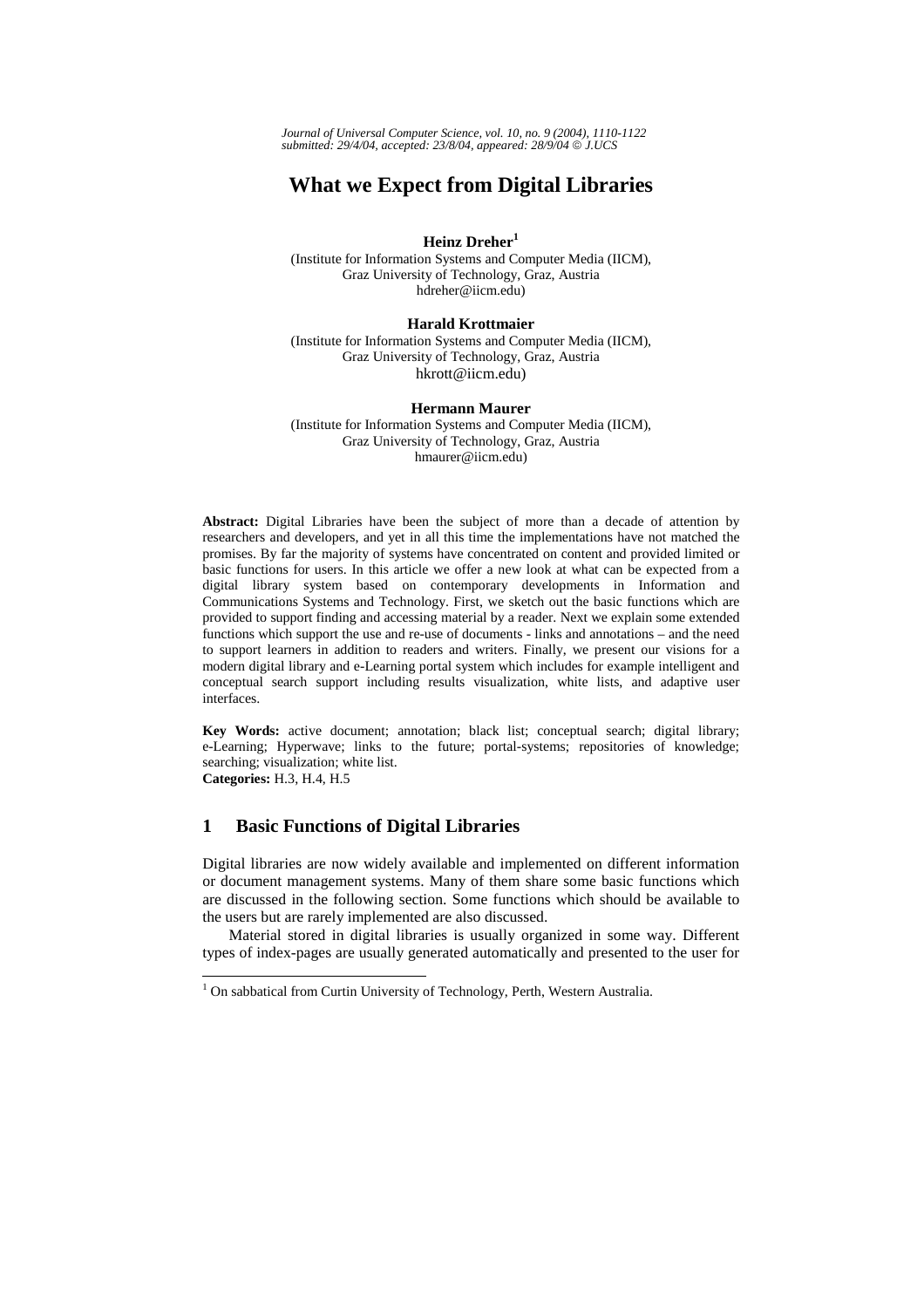browsing through the information-space. Articles by author, articles published in an issue or volume, articles by some category, to name just a few different types of indices. The ACM-computing classification schema is often used in computer-science related digital libraries.

Users access material differently depending on their aims. They either browse through the material stored on the server-side, or search for a variety of terms in different types of information: search by author, by title, by keywords etc. is offered to users by most systems. To narrow the search scope many systems support a kind of *search in this area-function*. Modern systems work with a variety of knowledgemanagement tools to provide some flexibility and tolerance in keyword construction, for example providing typographical error correction or review.

It is not possible for a single library to store every single document about a specific area. Thus resources available in external systems (i.e. other digital libraries) must be integrated and reused. A system should provide users with access to content regardless of storage-location. Document content as well as services provided by the remote digital library should be available to users. Unfortunately this portal-approach is not commonly used in digital libraries. Users are required to explicitly open another web-browser, connect to the selected digital library and repeat the search-query on the new system. This is ridiculous nowadays. The portal-software should be responsible for distributing search-queries to all selected digital libraries and provide searchresults to users. This list of results must be presented to the user in a usable and reusable fashion, permitting sorting, emailing, saving and the like. Users are (usually) unconcerned with the particular details of the digital library hosting an article, the article itself being the primary object of interest to the user!

Using a portal-approach for a digital library implicitly leads to many problems, including access rights to content, access to services provided by the remote system, selection of remote systems, handing of the results of functions called at the remote system to mention just the most obvious ones.

Access to services provided by digital library is often implemented using wrapper-software (e.g. Lixto, [Baumgartner et al. 2001]). These tools are usually parsers, using regular expressions to access HTML documents (or any other format) and to extract the relevant parts of a result-document. Depending on the wrapperlibrary used, this approach may fail if the design of the remote-server changes. Using XML-based remote service invocation (for example using SOAP-calls, simple object access protocol, [SOAP Primer 2003]) will make it easier for the portal-software developer to access remote services.

Many digital libraries and learning environments adapt the interface to the user. Some of the systems also implement personalization, i.e. adaptation of the content, personalized listings of content, recommendations to content of interest to the user etc. At the moment, users have to express their interest in certain topics via different user interfaces for every system. If interests change, users must change their userprofiles on every system. This task is as tedious and ridiculous as the manual distribution of search-queries discussed above. A common understanding of userprofiles is therefore absolutely essential. Portal-systems must provide this kind of adaptation to user interests and profiles.

Single user interests may be extended to interests of students in a specific lecture or research group. In an e-Learning environment the reading-material relating to a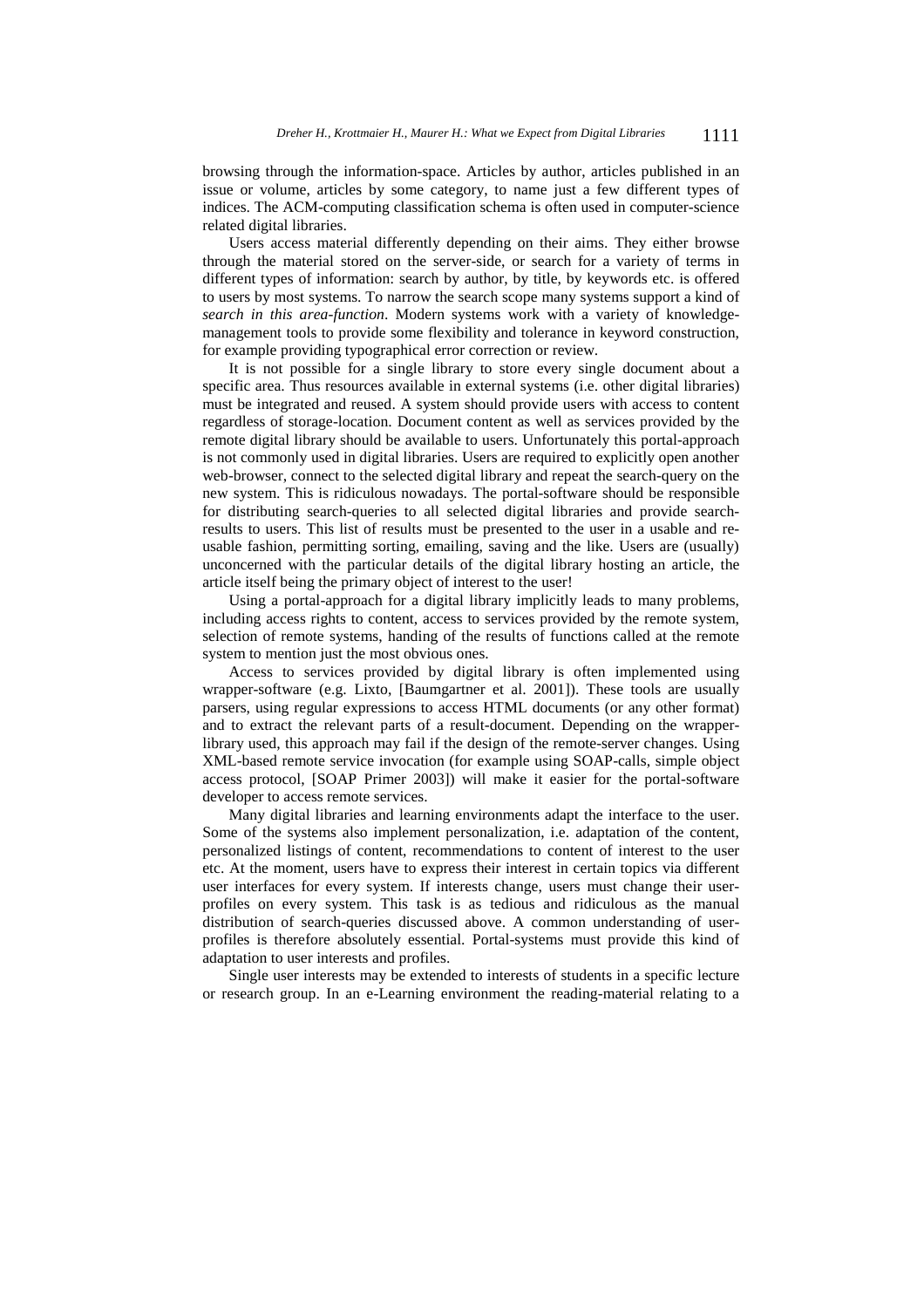certain topic may consist of several resources held by different digital libraries and various e-Learning systems or other web-based systems. This selection of coursematerial should be automatically gathered together and the resulting collection presented to all members of the course.

Another very powerful service of a digital library is a push-service, known as alerting service. Many journals use different alert mechanisms to notify registered users. For example, a user may be interested in all newly arrived articles, or articles matching some query in the full-text, abstract, category/classification, or title, or in new articles written by some particular author. Unfortunately, such a feature is presented in different ways by differing systems.

Hermes, a system described in [Faensen 2001], is a solution to this problem. This service filters notifications of published articles before they are sent to the user. A user profile -- like email address, search queries for title and/or abstract -- must be defined by the user just once and can then be used in many different systems.

This section discussed some common features such as browsing, searching, integrating different sources of information, personalization and alerting services. A modern digital library must implement all these features.

### **2 Extended Functions of Digital Libraries**

In this section we take a look beyond the basic functionality already implemented in many digital libraries. First we take a closer look at the idea of annotations and consider some implications. Thereafter we explore links, created automatically or manually, by users or a group of users.

Annotations are basically notes attached to documents (e.g. [Andrews et al. 1994]). First implementations supported just text-based notes. However, since annotations are simple objects in a database, it is possible to attach arbitrary multimedia documents as annotations when using a Hyperwave Information Server (HWIS, [Hyperwave 2004]) as database.

In Hyperwave links are stored in a link-database. This implies that it is possible to add links to documents which do not support links per se. To give an example: PostScript was designed to be printed on high quality printers, not to be viewed online. Therefore Adobe did not take hyperlinks into consideration when specifying the document format. However, in Hyperwave it is possible to add links even to PostScript documents, because links are stored in the link-database rather than the document itself. Obviously, it is necessary to use a specially designed viewer to present the links to the user.

PostScript is now superseded by Adobe's Portable Document Format (PDF) where links are specified and viewers are available for many operating systems. Features of PDF include annotations, minor editing, highlighting etc. To create links in PDF it is necessary to use specially designed programs such as Adobe's Acrobat. Unfortunately this program is not available for every client platform, as an example, clients on Unix-platforms are precluded from the editing process.

Annotations are available in J.UCS [J.UCS 2004] since 1994. It is possible to add annotations to objects stored in the database. These objects are then linked via typedlinks (link-type is *annotation*) to the source object. To add even more information to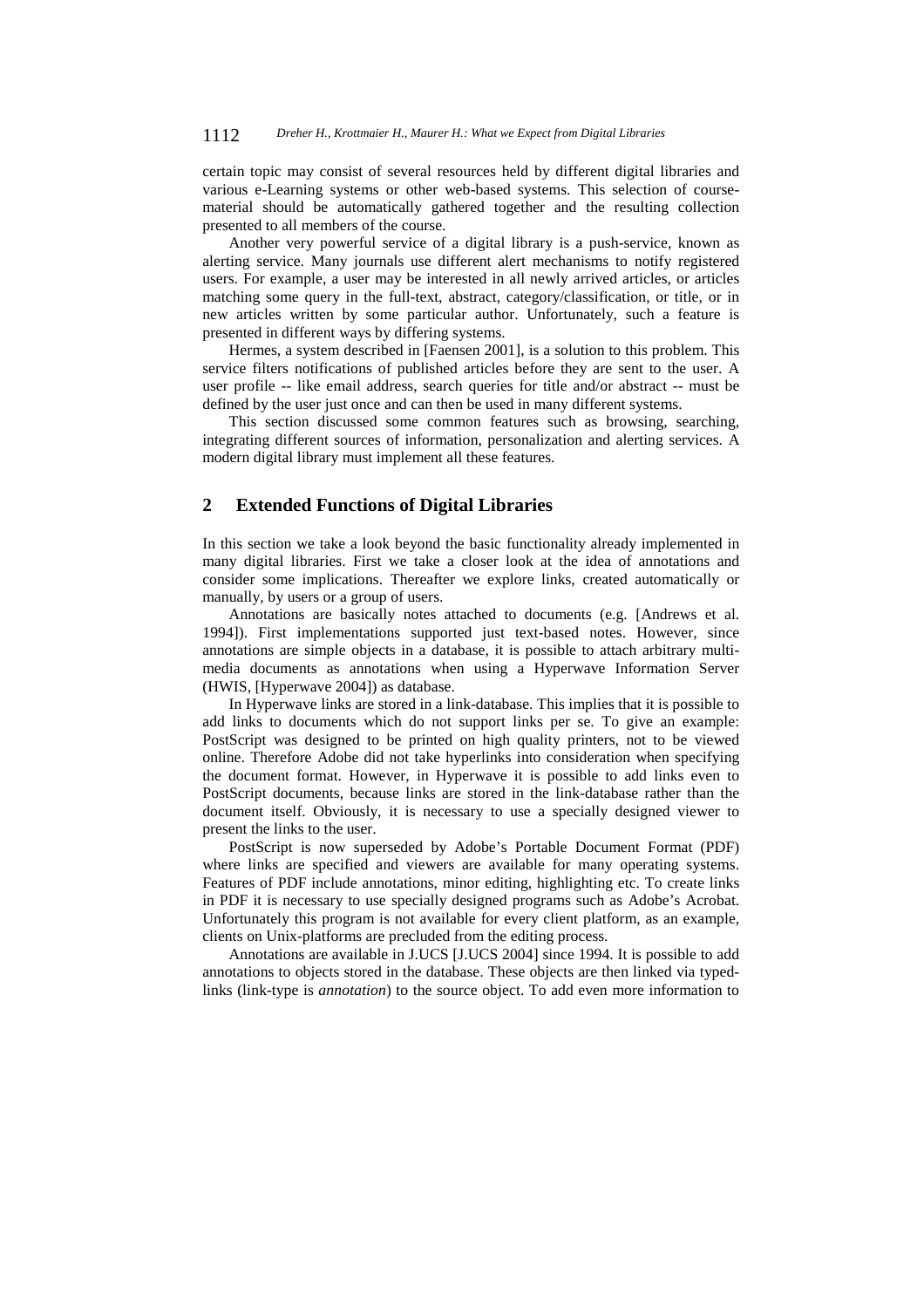links (such as: this annotation is a question, or answer, note etc.) we added additional attributes to the link object.

With these additional attributes it is possible to create *Active Annotations* [Heinrich and Maurer 2000] and thus facilitate discussion about articles. The corresponding author of an article is alerted by the system via an email about the newly created annotation, making it possible to answer questions or explain some thoughts in more detail. The publishing process therefore does not end after a successful submission of an article. It continues as long as questions are asked or comments are made.

Questions may be answered by experienced users, or by the author as in the above example, but any other expert in the field may answer a question. Questions may also be answered by the system! This concept is called *Active Documents* and was introduced in [Heinrich and Maurer 2000]. It had been shown, that different users ask similar questions. If there is an answer to a similar question, than this particular answer may also be an answer to the asked question. Modern knowledge management systems are able to measure similarity between text documents, thus similar questions can be found and a relevant answer can be presented to the user. If the user is not satisfied with the shown answers, the question may be forwarded to an expert.

Additional attributes of annotations are related to access-control (read, write, modify) of those annotations. Three types of annotations should be possible: private-, group- and public- annotations. Generally every user must be able to add at least private annotations to an article. These annotations are only visible to the user who created them. It must be possible for this user to change or delete the annotation.

Some users (e.g. users from a research-group) must be allowed to read and write group-annotations. This is necessary for group members who collaborate on a specific topic or task. A closed mini-discussion about an article with a defined group of users is therefore possible. As implemented in many discussion forums, it must not be possible to edit annotations after they have been annotated by another user for obvious reasons (stable annotations).

Public annotations are visible to every user; therefore the system and the administrator should take care of this feature. In some circumstances (e.g. in a learning environment) public annotations must be restricted. Readers should, for example, be forced to read certain parts of a document before being allowed to annotate an article or ask questions about an article. Online user-tracking and user activity-logging are evident pre-requests to implement such features.

To get rid of *spam-annotations*, i.e. annotations, which contain material unrelated to an article, annotations should also be integrated in a quality or relevance rating system. Users should be able to judge annotations as 'great' or 'poor', or according to some suitable set of criteria. Thus many 'poor' annotations will disappear from the listing of annotations and users can therefore be spared the time reading them [Krottmaier and Helic 2002].

Some users are skilled in reading a hyper-linked version of an article on screen; others want to print out the PostScript or PDF-formatted version of the article. Different document formats are therefore offered to the user, and in J.UCS for example, HTML, PostScript and PDF are the supported document-formats. The contribution of an author is coded in these different document-formats and is then stored in a so called article-collection. Abstracts are converted to HTML and are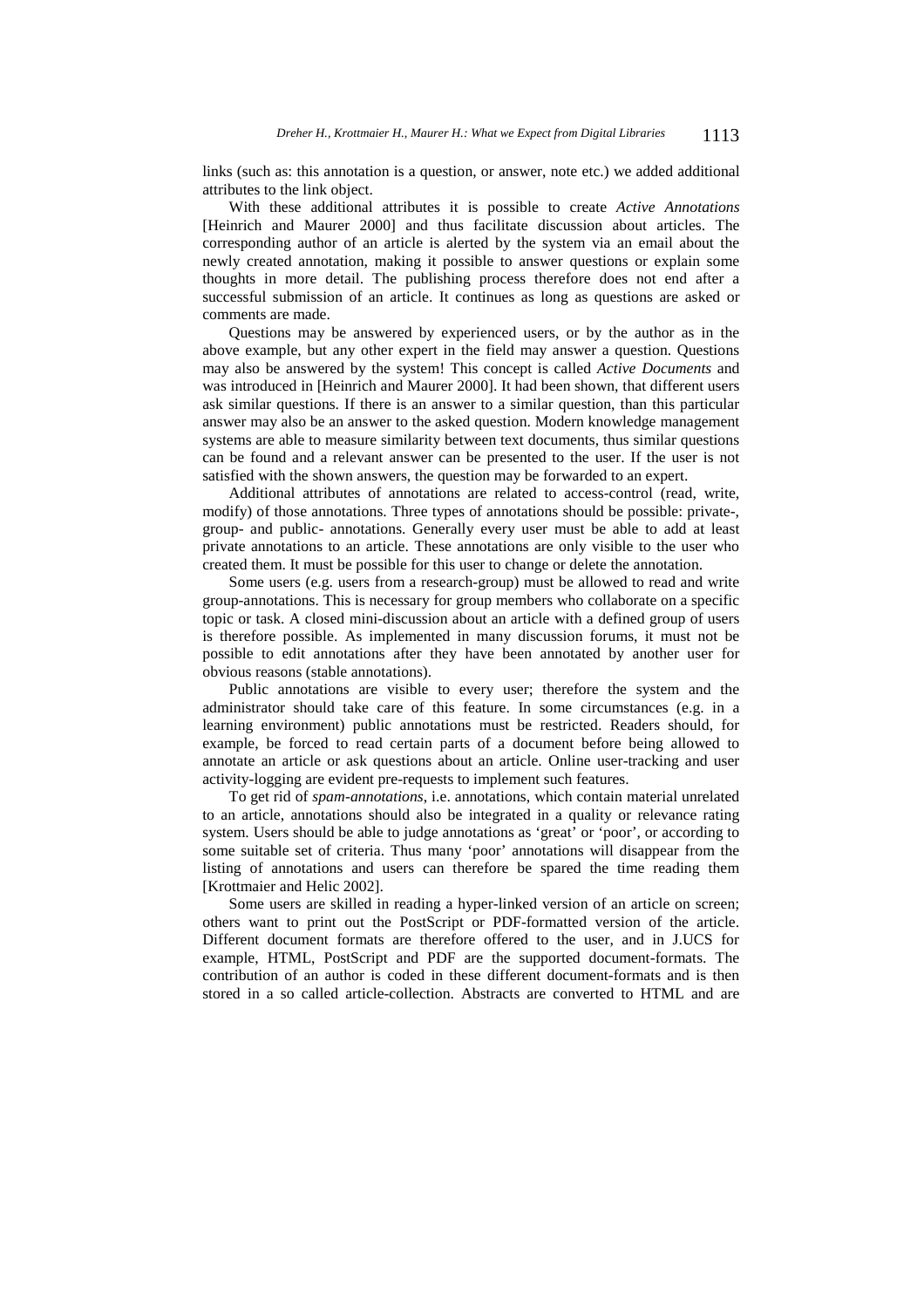available free to users. Annotations to an article are attached to the article-collection and are therefore available for viewing in all the different document-formats. It is possible (and already implemented in a prototype) to simply add a page of annotations to the PDF-formatted paper.

As mentioned at the beginning of this section, links must be managed separate to the content for various reasons. Therefore everyone who is allowed to read the content is also allowed to attach links to the content. It must be possible to create a personal collection of articles or a personal tour through a thematic collection, thus creating intricate associative trails envisioned by Vannevar Bush [Bush 1945].

Personalization is not just about content and interface adaptation, but also about links. Adding a link to some content is like adding an annotation to the content. When user-access-rights are attached to link-objects, it is possible to simply deactivate unrelated links. To give an example of a digital library used as background library in an e-Learning course: students new to a course may need more links from the content to a dictionary or thesaurus explaining a word as compared to more experienced students from later course stages.

In a digital journal hosting scientific articles many types of personalized links are possible. Beyond typical features such as table of contents, links to authors' homepages, email addresses etc. other intra- and extra-document links must support the reader while exploring an article.

A references section is typically included in an article, providing intra-document links from the citation in the text to the reference section and is mostly created by automatic link creation tools. Using a highly sophisticated server-system with bidirectional-link management allows the user also to retrace from the reference section to the corresponding location of the citation in the text. This is an important feature which facilitates use and reuse of the body of knowledge reposing in an article.

Extra-document links are links to other documents stored either on the same server system or stored on a remote server system. The 'surrounding' of a document (i.e. a cluster with similar documents) with documents containing similar concepts or ideas might be visualized via a knowledge map already introduced in many knowledge management systems. A knowledge map with similar articles is easy to create with intra-server documents because the full-text or an index is available to the system.

Using automatically generated links allows us to implement many novel features in a digital library environment. A simple but powerful idea is the idea of *links to the future*. Imagine the following situation: An article A cites an article B. B was published somewhere in the past using an arbitrary system. Currently, most systems create links from article A to article B. Since links in ordinary web-technology are unidirectional, no reader of article B will ever notice (without going to the considerable effort to consult citation indexes and run the risk of losing sight of the main task) that the author of article A cited this article. One can claim that it is possible to create automatically two links: from article A to article B and vice-versa. However, this is very often not possible because one needs write access at the system where article B was published to create a new link. Using a Hyperwave Information Server as publishing system will facilitate the implementation of this idea of links to the future. As mentioned above, a link-database is used in Hyperwave, i.e. links are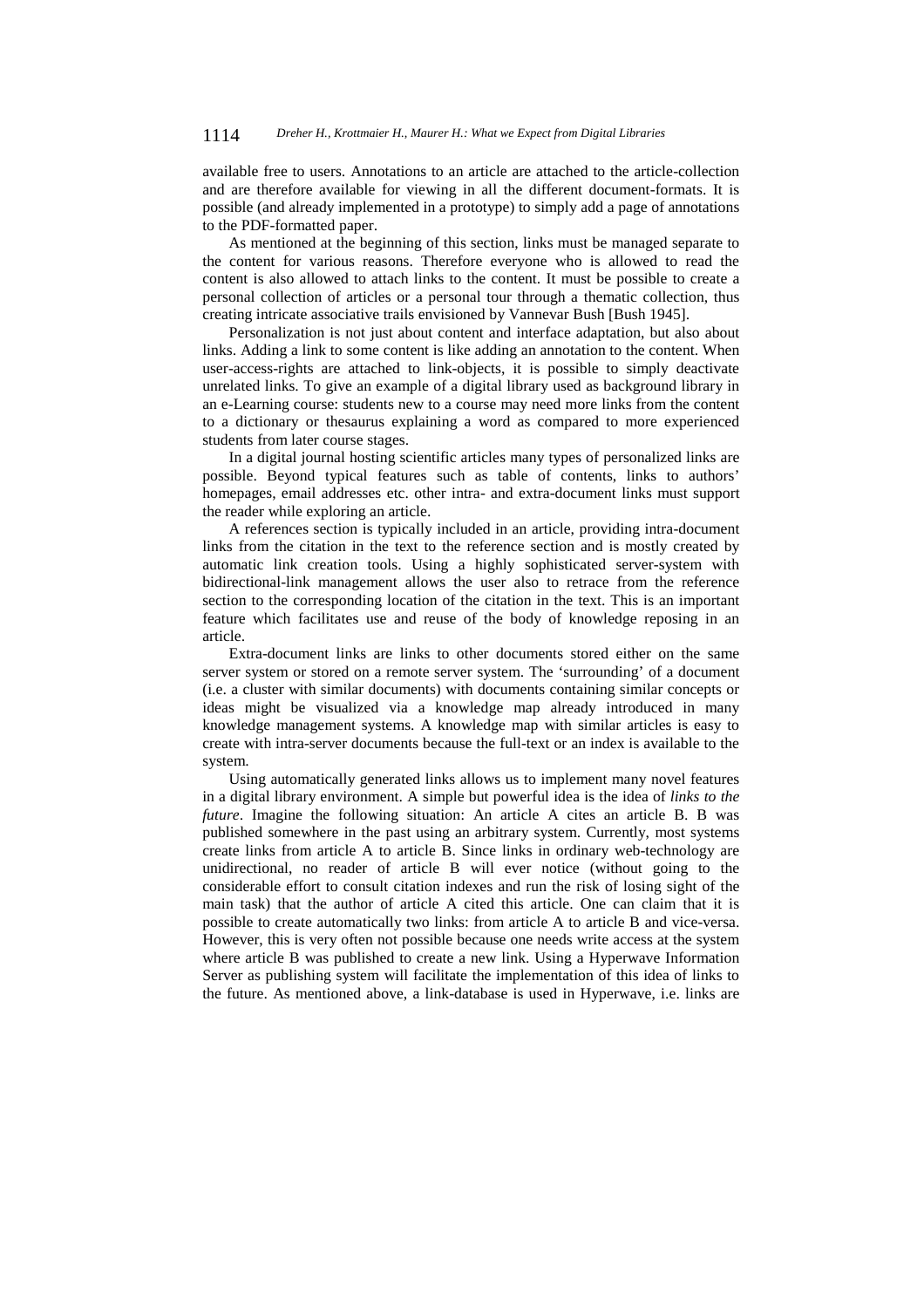stored separately to the content. No write-access is necessary to create links to a document.

Using extra-server documents might be difficult because of access rights to the documents. To give an example: In J.UCS the content is indexed by the Google search engine via a special crawling agent (known as *googlebot*). Therefore searchqueries initiated by the Google search engine are also applied to J.UCS-articles. If the query matches articles are shown in the listing. However, only users subscribed to J.UCS are able to access the full-text of the article.

Additionally there might be an implementation of links to traditional material. This traditional material (i.e. books or printed journals) is sometimes available at the local library. The local library usually offers a searchable catalog of available material. Sophisticated systems provide users with status information such as "the book is currently on loan by another user" or "the book is available". Why not reuse this information and integrate it in the listing of references? Many wrapper-tools are already available to access this kind of information from an online-catalog system. A red-light might indicate that the book is available in the local library, but currently borrowed by another user, a green-light might indicate that the book is available to the user. Via some special link it should be possible to reserve the printed book in the library. In case the book is not available in the library but many articles are citing it, the librarian may order the book. In certain applications the system should provide links to an online bookstore to make it easier for the user to acquire the referenced book.

## **3 e-Learning**

Reports and case studies of e-Learning systems are prevalent in recent literature, and reflect the popularization of systems such as WebCT (http://www.webct.com/) and BlackBoard (http://www.blackboard.com/) among others. Visiting these sites reveals the overwhelming use being for course presentation and content storage/access purposes - that is, e-Learning systems are being used to support students in their learning activities. Projects such as the "Making of America" [Mead and Gay 1995](p11) and more recently the "Digital Library for Earth System Education" [Sumner and Dawe 2001](p416) are examples of the massive effort being spent on building 'content' or *repositories of knowledge* for use by students in their learning endeavors.

Just as traditional libraries support students' learning via the 'content' of the library, so should a digital library. However, there is much more to be done. Learning does not take place simply by accessing content. The information or knowledge must be processed by the learner's mind. Support can be provided in structuring, reflecting - analyzing and synthesizing the knowledge, as is evidenced by the numerous socalled Knowledge Management (KM) systems, among which Hyperwave (http://www.hyperwave.com) would surely be a leader, being adopted largely by the business sector.

Whilst our vision of a digital library obviously includes content, access to content, and support to 'process' that content, we see further e-Learning functions in need of development. For example, [Carlson and Larralde 1995] report on software to teach reading comprehension, in which they distinguish between "making meaning"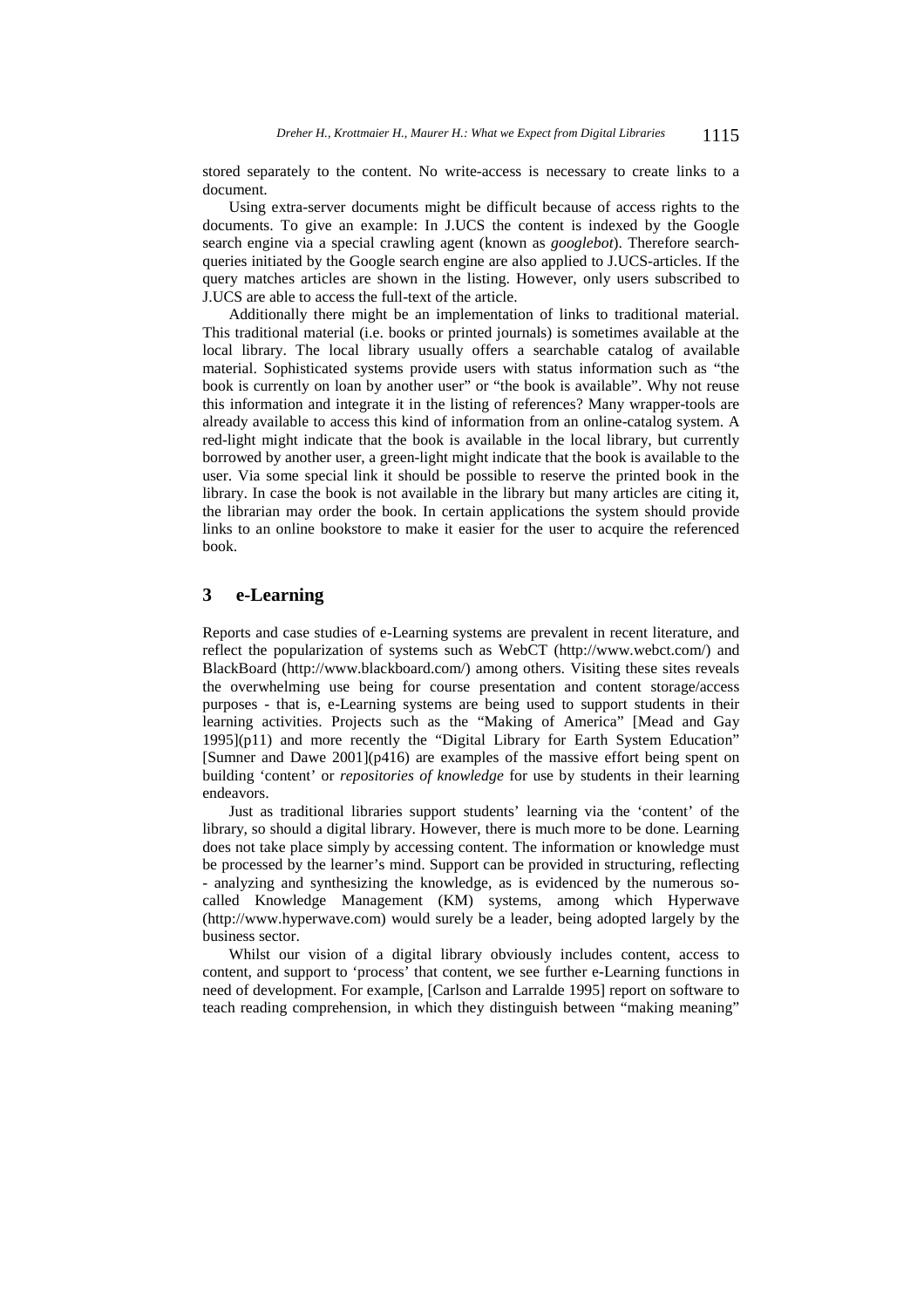and "extracting meaning" (p156) – clearly there is recognition of the need to do more than simply provide access to content. [Dreher et al. 1994] developed their *Active Writing Project*, a hypertext writing environment to support children constructing their words and stories based on the real world models created with LEGO (http://www.lego.com) to support and empower learners in constructing their 'worlds' and producing a written accompanying story. Such examples of computer environments developed to support learning in the constructivist mode [Bruner 1966] may serve to guide the design of e-Learning functionality provided by digital library systems. [Maurer and Lennon 1995] provide an early version of what they boldly termed (and one may observe, with appropriate justification, for the powerful Hyper-G/Hyperwave system was available for their use) "ultimate teaching and learning tool" (p719) functionality in digital library systems.

Such systems as described by [Mead and Gay 1995] and [Sumner and Dawe 2001] provide us with a clear indication of the direction digital library research and development may take: there is a growing emphasis on supporting far richer learning paradigms than the mere *browse* or simple access of material. For example, [Scerbakov 2004] builds scenario-based learning function into his WBT-Master e-Learning environment in which much more than *access*, *browse*, and *discussion* is supported. A scenario consistent with the educational design of a course can be realized by students and may include reflection, assessment, and feedback. This is clearly a move in the direction of *teaching* support in addition to the usual *learning* support. [Helic et al. 2003] report on supporting "new and innovative teaching and learning paradigms" (p2189) in their reaction to the usual Web-based training systems which reflect available technology as opposed to implementing good teaching and learning theory. Strong emphasis on managing assignments is reported in the design for the DocML digital library of university data being developed in Greece [Papadakis et al. 2002], and [Lennon and Maurer 2003] explain that support for *active documents* is presently realizable in the e-Learning suite of Hyperwave. The concept of *active documents* is highly desirable in facilitating students to ask questions of the 'document' (the document author actually) thereby provoking the publication of a question answer pair which may subsequently prove useful in other student-learning situations. This can be seen as some sort of automatic-teaching to support learningon-demand.

A common thread running through the recent literature is the hope that systems will be developed which can provide a wider range of support for learning and teaching, systems that empower, and we are more than optimistic that with proven and reliable Knowledge Management Systems such as Hyperwave, together with careful consideration of the educational possibilities and imperatives, empowering digital library systems, which support e-Learning in the broad sense of the term, are imminent in their realization.

### **4 Visions**

#### **4.1 Intelligent Search**

Prior to the advent of the Web, locating research materials in academic libraries was a laborious process indeed. Even then, with a relatively restricted search scope of 'the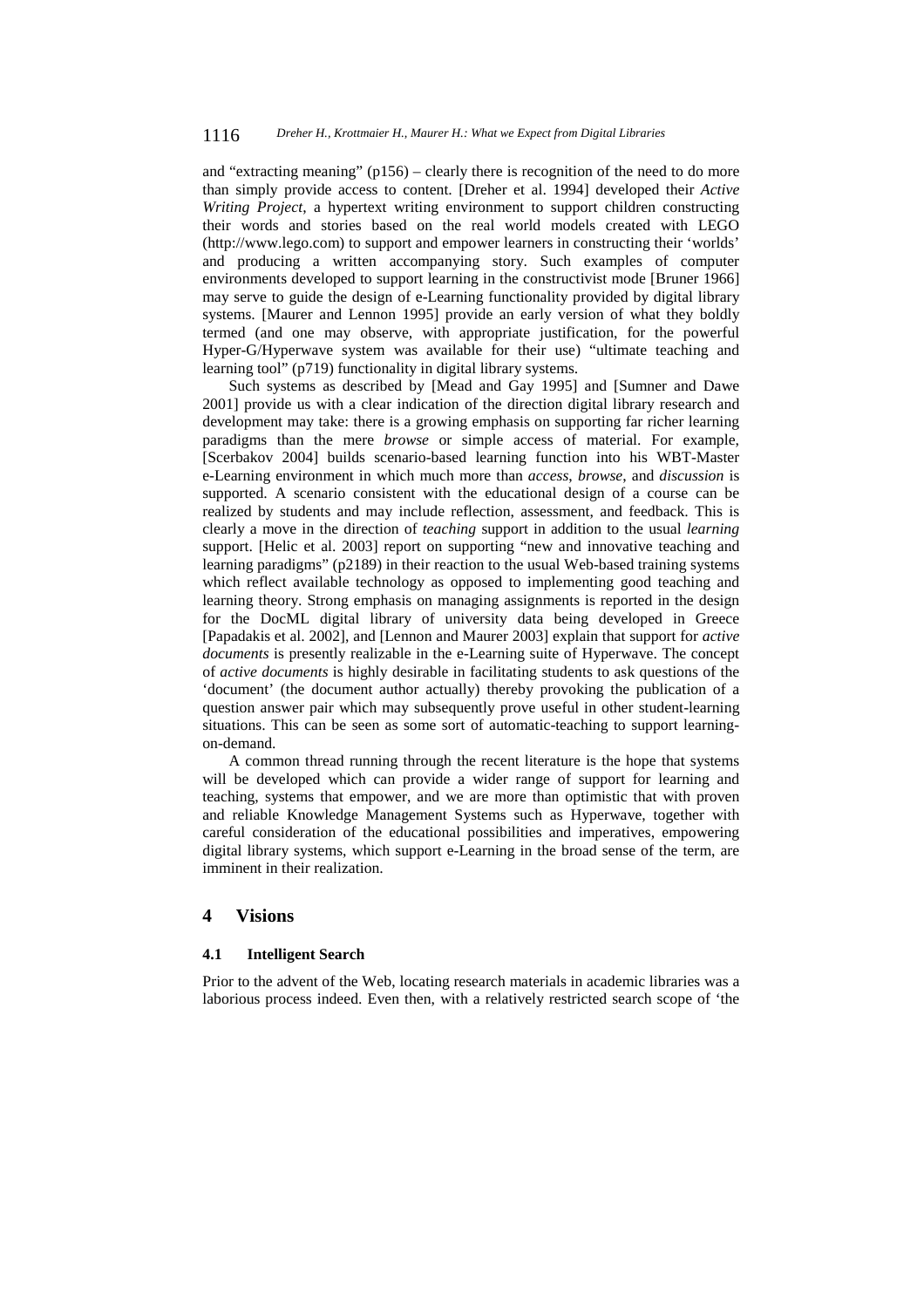library', possibly extending to some related libraries and using the 'inter-library loan' device, we were able to consult relevant material after many days or even weeks of labor. Now, with a dramatically increased search scope (we want to access everything in the known world), digital versions of the articles we require, and computers to carry out our search commands we often discover that relative to the bygone era we may not be so very far advanced as one might expect. In their "model of the research process using un-integrated systems and traditional methods", [Arant and Payne 2001](Fig 2, p68) point out that librarians act as intelligent support systems to assist users in searching for and locating the required material. Largely through the Web and Internet, the entire store of the world's knowledge is now our scope, and we desperately need intelligent search mechanisms, agents, interfaces and portals.

Many scholars have experienced that the typical search engines being used to locate information on the Web are not so effective in locating research documents and academic publications accessible via the Internet. There are numerous reasons for this: document format – PDF and Postscript files are often not 'indexed' by search engines; search scope – the usual scope is WWW documents and thus does not include scholarly databases or other repositories of published knowledge; idiosyncratic search parameter specification interfaces and search rules – the variety of search interfaces is so large as to create cognitive overload, and of course, markedly slow the discovery of relevant documents due to the need for tedious interactions. The above point is made abundantly clear in the 2003 UNESCO report: *Internet in Education* (p54):

"Data, documents, books, libraries and bigger encyclopedias are available at home after a successful search. However the Internet is in danger of becoming a labyrinth for the users that have to deal with different interfaces, with the communication systems of the programmes, which elements inform them on what is possible to do or what is happening, so they can end up being confused by the differences that the diverse programmes establish for one operation."

He and Hui have proposed one solution to the *search results overload* problem which recognizes the importance of searching by authors who publish in similar research fields. Their PubSearch system "provides a document-clustering search and an author-clustering search based on the Web citation database" [He and Hui 2001](p274); [He and Hui 2002].

Major breakthroughs however are going to come once we realize the importance of supporting users' diverse mental models or cognitive maps of the knowledge domains being searched by them. [Mead and Gay 1995] listed among their Principles for digital library design "Hyperlink Tools" and "Annotation Tools" (pp13-14). [Dong and Agogino 2001] have also identified the need for "methods to organize the materials around personal context(s) rather than a prescriptive context." ( $p316$ ). The recognition by digital library designers that individual users' idiosyncratic needs, knowledge or concept maps and search strategies can be supported will result in the cognitive empowerment being sought by scholars the world over. And whilst the literature has been mentioning such empowering 'devices' for more than a decade, there appears to be little implementation effort.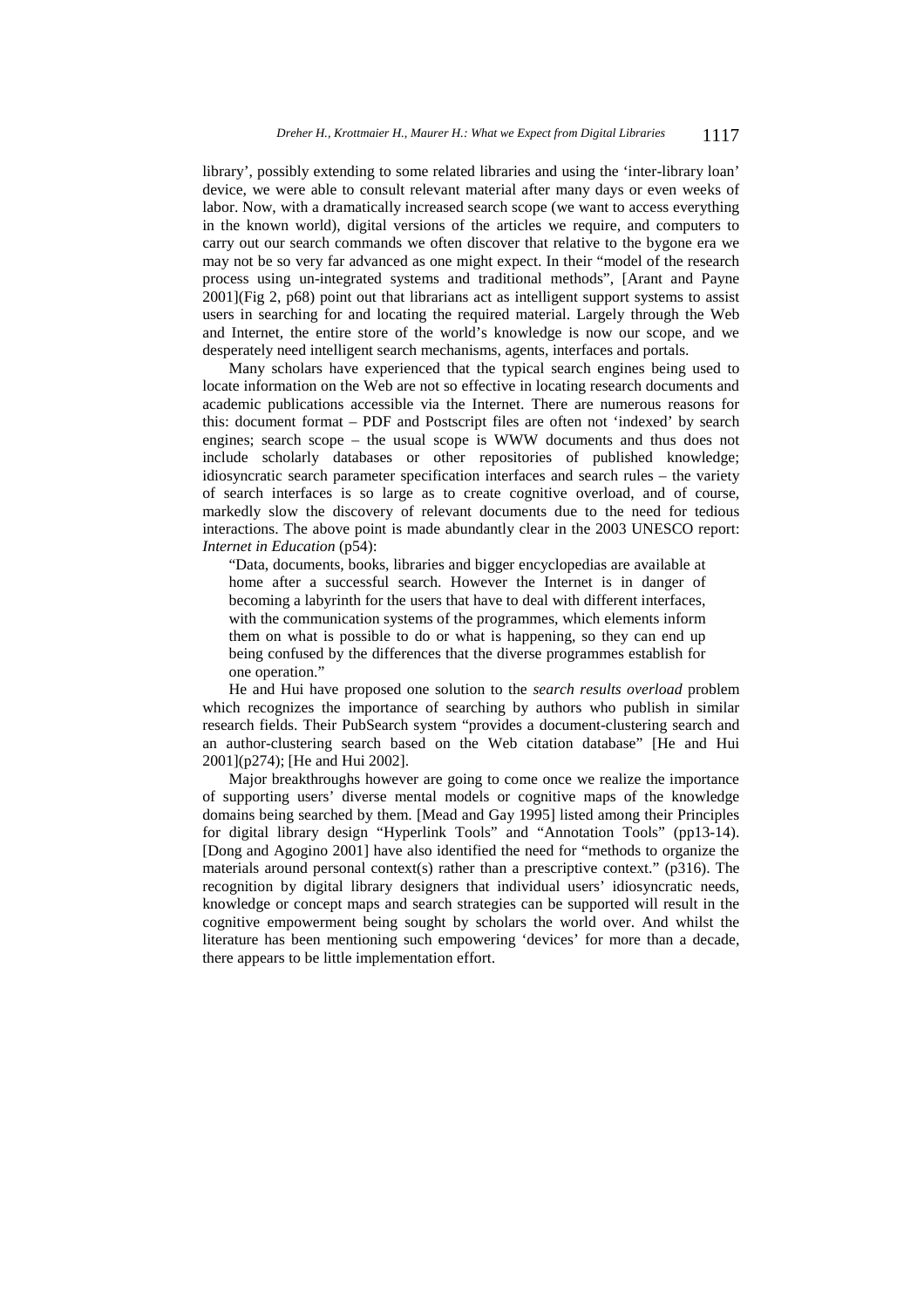#### **4.2 Visualisation of Search Results**

One of the big issues relating to searching is the presentation results. Frequency tables, star ratings, and similar devices are now being used to augment the usual linear lists of search results. But more can be provided, as is seen in the DocML design [Papadakis et al. 2002] in which "Special attention is given to the visualization of the information repository's contents, which, in turn, facilitates more efficient acquisition and retrieval of stored information." (p379). [Mead and Gay 1995] mention that "concept maps" (p11) can be usefully deployed as part of the digital library interface.

[He and Hui 2001] explore a variety of methods to represent query results in meaningful ways, among which "Maps are provided to give a visual overview of the whole document collection with similar documents located close to each other" (p277). Repeated fine tuning of search query selection criteria could be contingent upon the graphical output indicating the attainment of a 'suitable' search result, say in terms of search term density per document, or number of documents, and so on.

We can take this idea one step further and envisage a search system capable of having the search criteria specified in the normal way, and in addition we would specify desirable search result parameters in the form of a visual device, target graph or map. Some special tools need to be built to support such interactions as that the *what-if* analysis tools provided for example in Microsoft Excel.

#### **4.3 Conceptual Searching**

When we are looking for something we form a concept of the target, the thing we are seeking, and then by some means locate and evaluate the things we have found for their suitability to the purpose. Typically we search textual repositories, and use words as the keys to match in the target. So called advanced search functions may permit an adjustment of scope, facilitate the use of attribute-fields (e.g. time, authorship, subject domain, and including the prevalent meta-data tags for WWW material, etc.), provide word variant, phonetic, or even multi-lingual support. All these devices are deployed in an effort to narrow down the search, and supposedly arriving at a manageable and useful set of search results. However, words in vacuo, are a poor substitute for the real thing, the concept. A variety of words can be used to form a concept, and if we want to find concepts, as opposed to words, we must rethink our search strategy.

When our word (key-word) searches produce a manageable quantity of results we may be content with the approximation which these key-words deliver in respect of our concepts. The intellect is then deployed to sift through the candidates in our hitlist, and relatively quickly the suitable targets can be delineated from the mass. Now the question must be, is our found material pertinent to the concept we had in mind? Such a system works for small to moderate quantities of knowledge, but as is more often the case now, we find ourselves with so much in the hit-list that it is unimaginable to even think about the next step, that of using the information we have found. Clearly help is needed.

In their article on digital library usability from a reuse perspective, [Sumner and Dawe 2001] report that "Faculty resist "cold" searching the web for a number of reasons: the thousands of hits returned by search engine queries and the time required to evaluate them; the frequently unrelated or low quality websites returned from a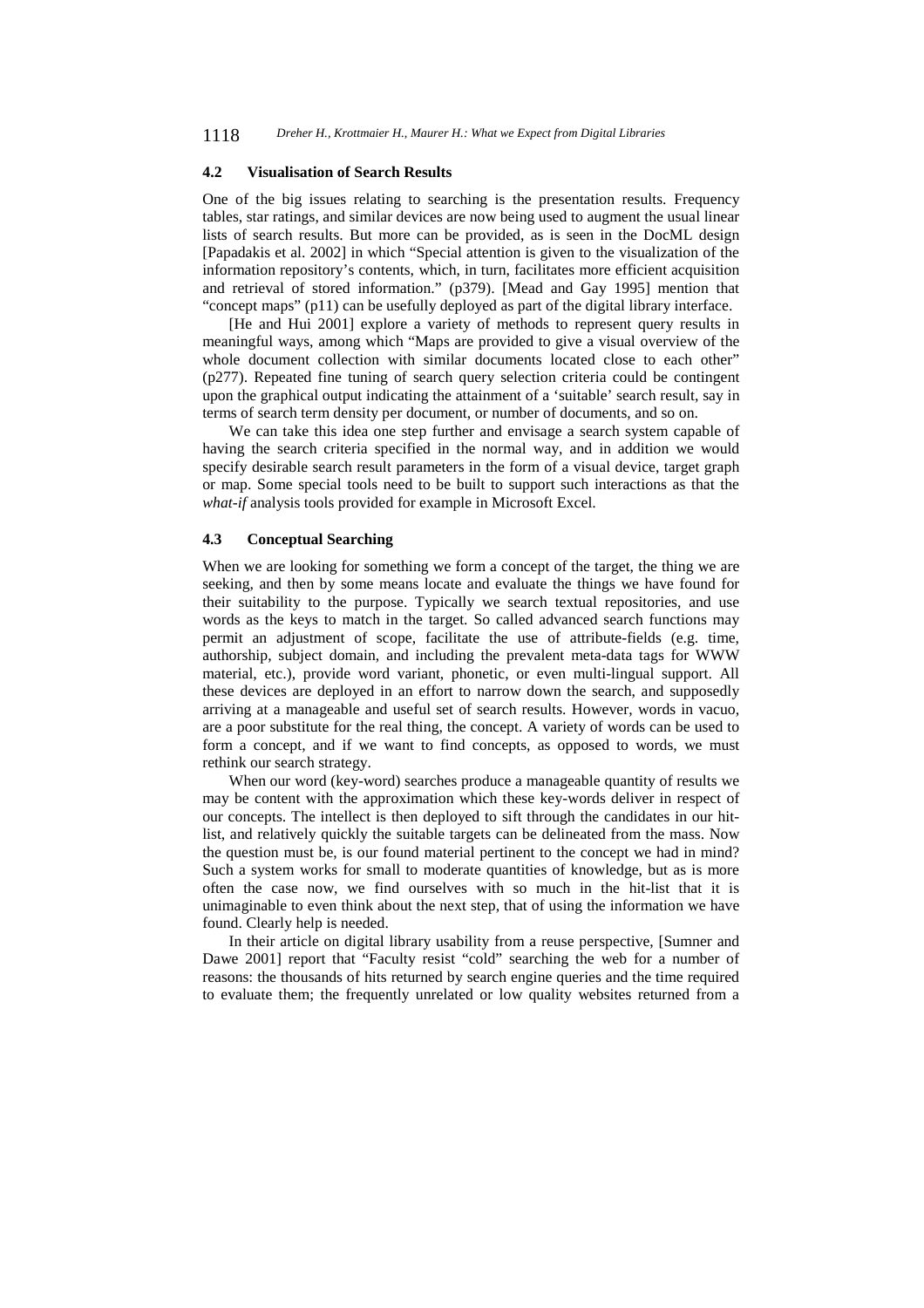search query; and the many links that are broken or no longer point to relevant material. In short, web searching is perceived as inefficient and frustrating because of the enormous amount of information to sort through and high variability of quality of results." (p420). Under such conditions one wonders why one began the search at all.

But quantity or hit-list reduction is not the only challenge we face. With key-word searching, or any other of the many approximations we create to represent the search concept, we have no way of knowing whether the search has delivered all (or most) of the potential targets. Systems using the *find more like this one* help in that respect, and facilitate an interaction between the searcher and that which is being searched. During this interaction, a concept may develop from that of the initial construction into something much more pertinent. [Dong and Agogino 2001] have mentioned the importance of organizing the information once it is found, and to that end suggest the use of "concept maps" (p317) among other information structuring devices.

We suggest that searching needs to provide for an interaction between the search concept and the search target, mediated by the searcher's intellect, with criteria and results being represented visually in addition to the usual methods. The search can be said to be successful when the searcher is satisfied.

#### **4.4 White Lists**

As already mentioned in the first chapter, it is impossible for a digital library to store every relevant document in the local system. We proposed a portal system to integrate material stored on any other system. However, questions still remain: Which systems should be integrated? Should there be a *White List*, or a *Black List* of systems? Should there be a *generic list*, or should lists be topic specific?

It had been shown, that the concept of *Black Lists*, i.e. lists with names or addresses of systems which contents should not be integrated in the portal, is very difficult to manage. Updates of these types of lists must be performed on regular basis. One must not mention that this is an expensive task. Most *Spam-Lists* work in this way.

In a digital library the concept of *White Lists*, i.e. names or addresses of systems, which should be integrated in search scopes or any other service, is much more appropriate. It had also been shown in learning environments, that this approach is easier to handle for teachers. If they know, that interesting material is available at server X, they simply suggest, that the systems should also perform operations with material stored there. Operations in this context are not limited to search operations. One may think also of annotation services, reference analysis, author lists, to mention just a few.

Specific *White Lists* for some readers are not necessarily optimal lists for other readers. Different kinds of lists must exist for different types of readers (i.e. groups of readers) and for specific topics. To give an example: details of a topic covered in a course for first grade students are different to those discussed in an elementary school. Therefore different external resources must be integrated for those different types of students and therefore different *White Lists* must exist.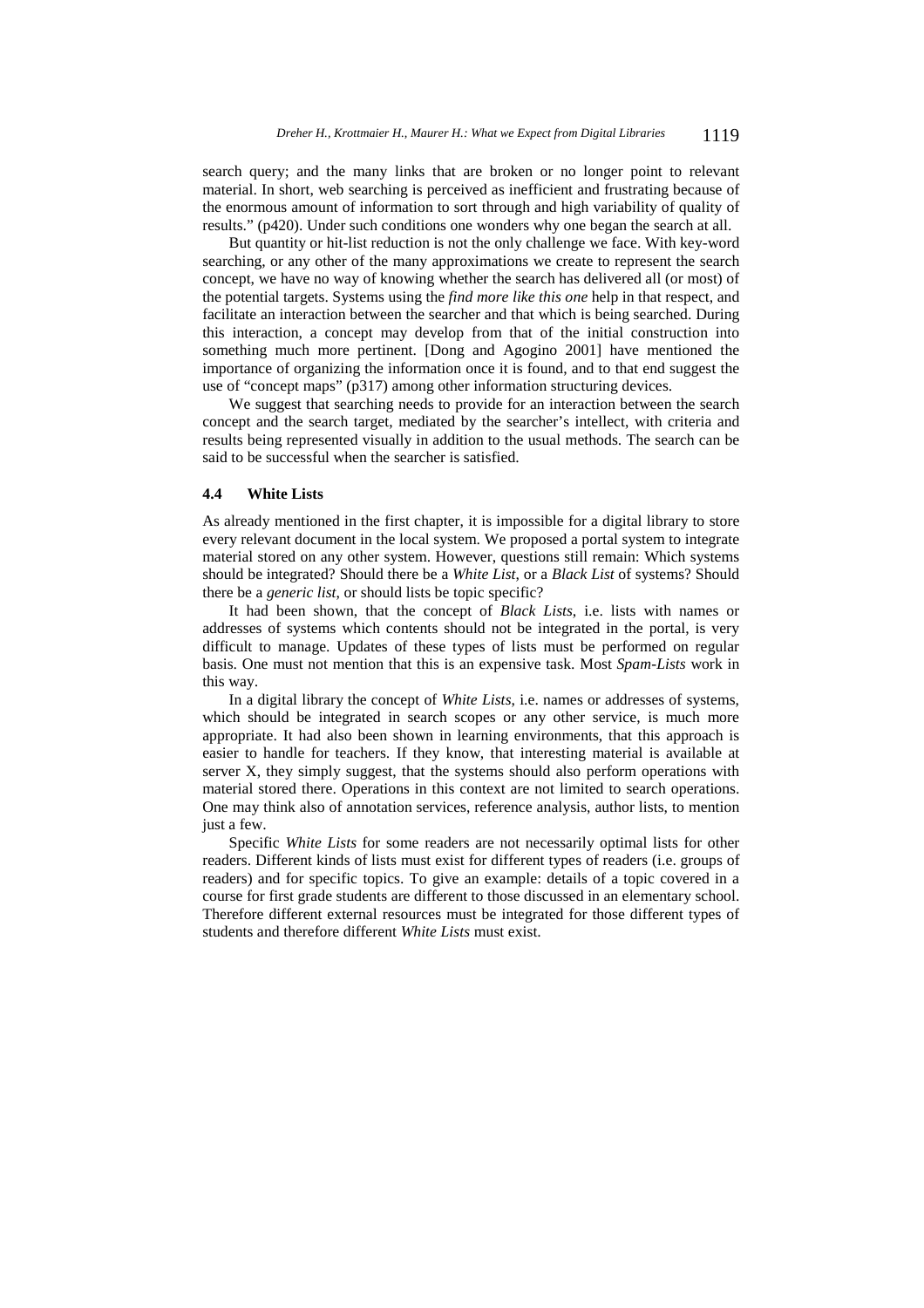1120 *Dreher H., Krottmaier H., Maurer H.: What we Expect from Digital Libraries*

#### **4.5 Adaptive User Interface**

User interfaces are needed to provide system functionality to the person wanting to invoke selected functions and should simplify the user's task. As system functionality increases, so usually does the interface complexity which can in turn lead to bewilderment or non-usability in extreme cases. There are a variety of techniques to deal with such situations. One is to provide say three different interfaces – a normal function version, a *lite* version, presenting only the most used functions, and perhaps a full function version. It is important to adhere to a design consistency as users may want to move between various versions as their experience grows and their needs change.

The idea of providing software versions to suit a particular user is not new and is seen at installation time of most modern software products, but selecting user interface options is not so prevalent. A well known example of user interface selection is PKZiP software (www.pkware.com) in which there exits a "classic" or "Web" version. One could imagine that choice to be automated dependent on the user context – if a Web browser was being used it may make sense to automatically offer the corresponding PKZiP interface.

Software systems can be built to be sensitive to user context, and this is indeed done by most e-commerce sites inter alia through the deployment of Cookies, but usually, or frequently, for purposes other than user interface adaptation. Good e-commerce sites will respond to basic user platforms attributes such as browser type/version, screen resolution, and helper application availability, but the adaptation is rarely dynamic.

Truly adaptive user interfaces learn from the experience of the user. There is clearly a need for interaction between the user-interface and a user-interface monitoring agent and also between the user and that agent. Users should be able to configure their own interfaces which initially would inherit the design of one of say, three main interface options mentioned earlier. As usage history is developed the interface should, optionally, adapt to suit that usage better, and the user is asked if a certain change, ascertained from usage/behavior analysis, should be implemented. The auto-suggestion of certain interface adjustments based on user behavior analysis should be sensible and not invasive or persistent and annoying.

There are some spin-off advantages of adaptive user interface agents one of which would be to provide what can be termed session control – much of the work done at computers cannot be completed in one sitting and therefore a system to preserve the workspace or workstage and facilitate a subsequent restart and continuation is directly implementable with the data monitored by such software.

### **5 Conclusions**

In this article we have followed the digital library research and development ideas as presented in the literature and in existing digital libraries and observed the gap between design promises and implementation functionality. Consistent with contemporary Information and Communications Systems and Technology we have presented our expectations of a digital library system and detailed some of the empowering functions to be implemented.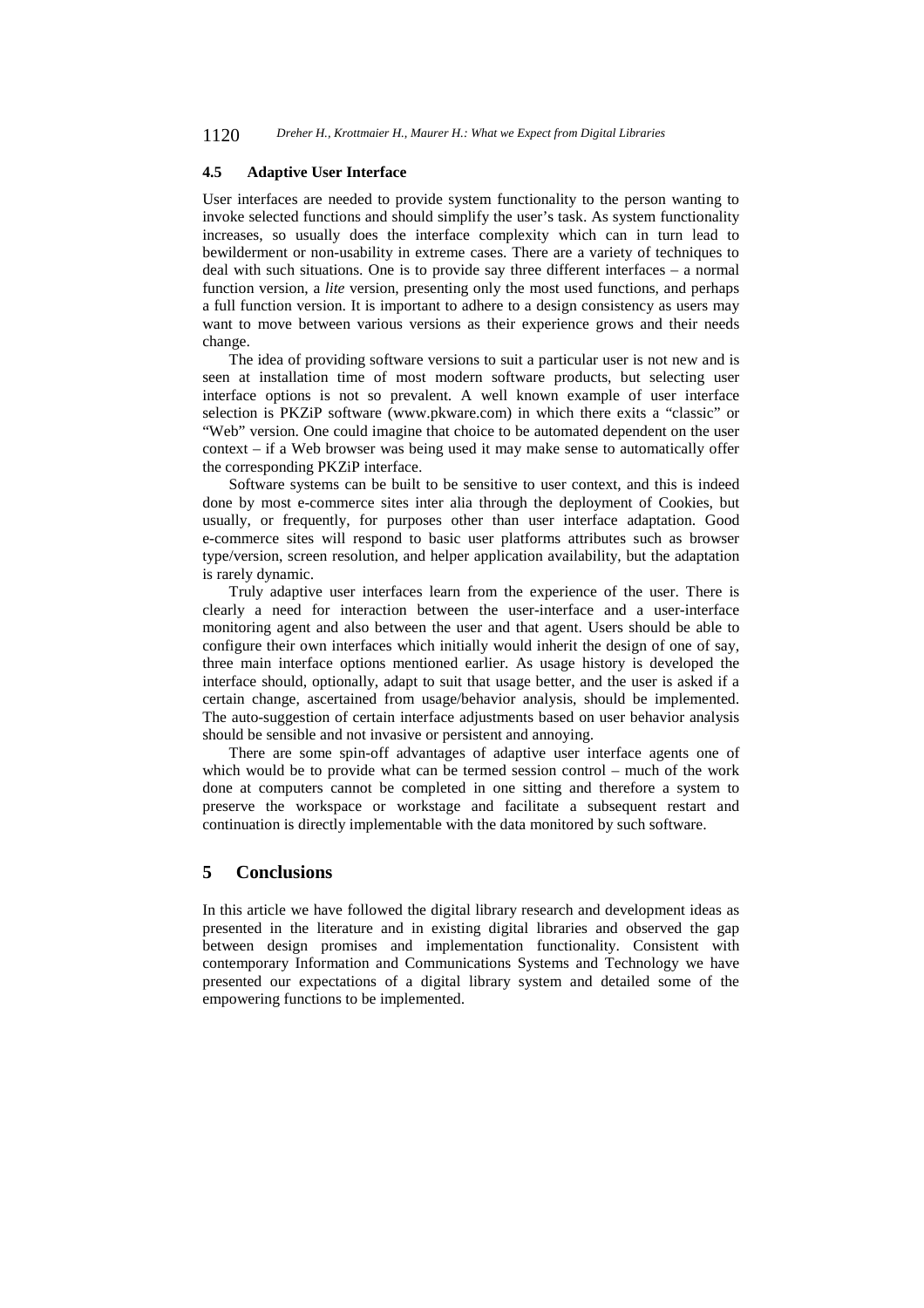Our ongoing research and development in digital library and e-Learning portalsystems is expected to result in detailed specifications within six months and implementation of the first phase within 18 months.

#### **References**

[Andrews et al. 1994] Andrews, K., Kappe, F., Maurer H. and Schmaranz, K. (1994): "On Second Generation Hypermedia Systems", *Journal of Universal Computer Science*, Vol. 0, Issue 0, pp. 127-136.

[Arant and Payne 2001] Arant, W. and Payne, L. (2001): "The common user interface in academic libraries: myth or reality", *Library Hi Tech*, Vol. 19, Nr. 1, pp. 63-76.

[Arms, 2000] Arms, W.Y. (2000): "Digital Libraries", MIT-Press

[Baumgartner et al. 2001] Baumgartner, R.; Flesca, S. and Gottlob, G. (2001): "Visual Web Information Extraction with Lixto", *VLDB Journal*, pp. 119-128.

[Bruner 1966] Bruner, J. (1966, 1986, 1990) Accessed on 25/3/2004 http://www.artsined.com/teachingarts/Pedag/Constructivist.html

[Bush 1945] Bush, V. (1945): "As We May Think", *Atlantic Monthly*, July. Accessed on 25/2/2004 http://www.theatlantic.com/unbound/flashbks/computer/bushf.htm

[Carlson and Larralde 1995] Carlson, P.A. and Larralde, V. (1995): "Combining Concept Mapping and Adaptive Advice to Teach Reading Comprehension", *Journal of Universal Computer Science* Vol. 1, Issue 3, pp. 156–161.

[DeMulder et al. 1993] DeMulder, R.V., van den Hoven, M.J., and Wildemast, C. (1993): "The concept of concept in 'conceptual' legal information retrieval", *9th BILETA Conference Building Systems*, 1st and 2nd April, John Moores University, Liverpool, UK.

[Dong and Agogino 2001] Dong, A., and Agogino, A.M. (2001): "Design Principles for the Information Architecture of a SMET Education Digital Library", *ACM+IEEE Joint Conference on Digital Libraries 2001*, June 24-28, Roanoke, Virginia, USA. ACM 1-58113-345--/01/0006

[Dreher et al. 1994] Dreher, H.V., Dreher, L.H., and McKaw, K. (1994): "The Active Writing Project - small movements in the real world", *Proceedings of APITITE 94 (Asia Pacific Information Technology in Training and Education) Conference*, Brisbane, Australia, June 28- July 2.

[Faensen et al. 2001] Faensen, D., Faulstich, L., Schweppe, H., Hinze, A. and Steidinger, A. (2001): "Hermes - A Notification Service for Digital Libraries", *Proceedings of First ACM/IEEE-CS Joint Conference on Digital Libraries*, Roanoke Virginia, USA.

[He and Hui 2001] He, Yulan and Hui, Siu Cheng (2001): "PubSearch: a Web citation-based retrieval system", *Library Hi Tech*, Vol. 19, Nr. 3, pp. 274-285.

[He and Hui 2002] He, Yulan and Hui, Siu Cheng (2002): "Mining a Web Citation Database for author co-citation analysis", *Information Processing & Management*, Vol. 38, Issue 4, July 2002, pp. 491-508. doi:10.1016/S0306-4573(01)00046-2

[Heinrich and Maurer 2000] Heinrich, E. and Maurer, H. (2000): "Active Documents: Concept, Implementation and Applications", *Journal of Universal Computer Science* Vol. 6, Issue 12, pp. 1197-1202.